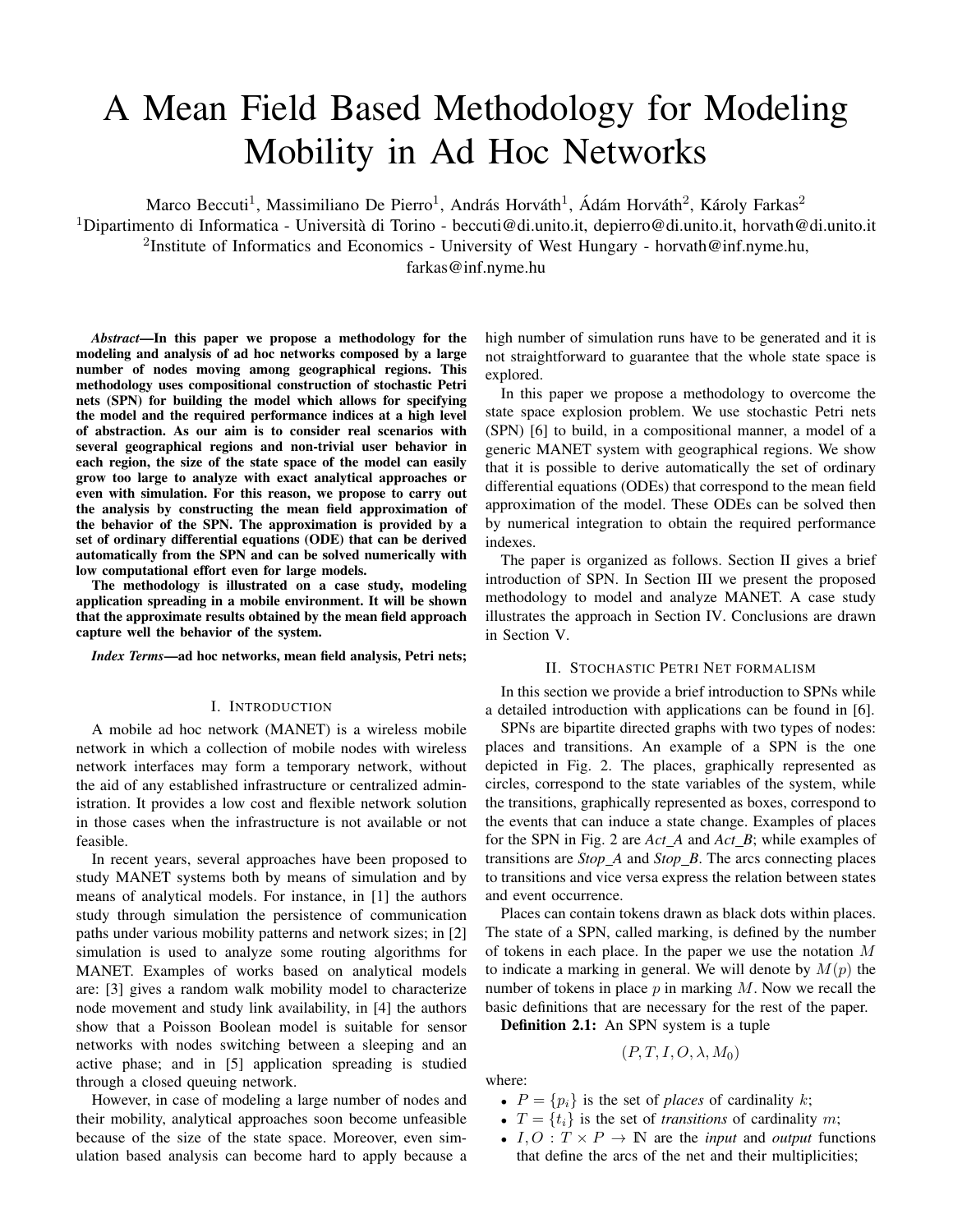- $\lambda : T \to \mathbb{R}$  is the function that assigns to each transition its firing intensity;
- *• M*<sup>0</sup> is the *initial marking* of the net.

A transition is "enabled" if each of its input places contains the "necessary" amount of tokens where "necessary" is defined by the input function *I*. Formally, transition *t* is enabled in marking *M* if for all places *p* of the net we have  $M(p) \geq$  $I(t, p)$ . For example, transition Start A in Fig. 2 is enabled if the current marking contains at least one token in place Pass\_A and at least one token in place Act\_seeds. An enabled transition can fire and the firing removes tokens from the input places of the transition and puts tokens into the output places of the transition. The new marking *M′* after the firing of transition *t* is formally given  $M'(p) = M(p) + O(t, p) - I(t, p)$ , *∀p ∈ P*.

The firing of a transition occurs after a random delay. The random delay associated with a transition has exponential distribution whose parameter depends on the firing intensity of the transition and on the actual marking. In this paper we assume that the more tokens enable a transition the faster the transition fires. This concept, called infinite server policy, is captured formally by the definition of the enabling degree. (Other server policies also exist and can be found in [6].)

Definition 2.2: The enabling degree of transition *t* in marking *M*, denoted by *ed*(*t, M*), is *d* iff *∀p ∈ P, M*(*p*) *≥ dI*(*t, p*) and  $∃p ∈ P : M(p) < (d+1)I(t, p)$ .

For instance, if there are three tokens in place Pass\_A and four tokens in place Act seeds then the enabling degree of transition Start\_A is three. The random delay associated with transition *t* in marking *M* is exponentially distributed with parameter  $\lambda(t) e d(t, M)$ . When a marking is entered, a random delay is chosen for all enabled transitions by sampling the associated delay distribution. The transition with the lowest delay fires and the system changes marking.

We define the effect of the firing of transition *t* with an integer vector  $L(t)$ , place indexed, defined as:  $L: T \to \mathbb{N}^k$ and the *i*th entry of  $L(t)$  is  $L(t)_i = O(t, p_i) - I(t, p_i)$  for  $1 \leq i \leq k$  and  $\forall t \in T$ . For sake of avoiding cumbersome notation we assume that  $\exists t, t' \in T : t \neq t', L(t) = L(t')$  and  $\exists t : L(t) = 0.$ 

# III. METHODOLOGY

In this section we propose a methodology to model and analyze MANET. First, we describe how the model is built and then provide an approximate analysis technique based on the mean field approach.

## *A. Modeling phase*

Each single MANET, corresponding to a single geographical region, is modeled by an SPN. Then the composition of the SPNs modeling the regions is formally defined by the couple  $\{N, V\}$  where:

- *• N* is the set of SPNs to be composed and
- *• V* is the function that describes the movement of the tokens among the regions; more specifically, given two places,  $p_1$  and  $p_2$ , belonging to two different regions,

 $V(p_1, p_2)$  is the intensity with which tokens move from  $p_1$  to  $p_2$ .

The result of the composition is a SPN containing the nets present in *N* and additional transitions modeling the movement among the regions. For every ordered pair of transitions,  $\{p_1, p_2\}$ , for which  $V(p_1, p_2) > 0$  a transition with firing intensity  $V(p_1, p_2)$  is added whose only input (output) place is  $p_1$  ( $p_2$ ).

In practice, the above described composition can be performed easily thanks to the composition operators defined and implemented for SPN [7].

#### *B. Analysis phase*

The most standard approach to analyze the obtained SPN model consists in constructing the continuous time Markov chain (CTMC) corresponding to the underlying stochastic behavior of the SPN [6] and performing its transient and/or steady-state analysis by analytical approaches [8] or simulation. However, this approach can be unfeasible due to the size of the state space which can grow too large especially if we consider several MANETs composed by a large number of mobile components.

In this paper we propose to evaluate the model by fluid approximation. The following definition and theorem [9], which we present in a form that is directly related to the applied definition of SPN, provide a formal relation between the CTMC and its fluid approximation.

Definition 3.1: A parametric family of Markov chains,  $X_v(t)$  with  $v \in \mathbb{N}$ , with state spaces  $E_v \subset \mathbb{Z}^k$ , is called density dependent iff there exists a continuous function  $f(x, l), x \in$  $\mathbb{R}^k, l \in \{L(t_1),..., L(t_m)\},$  such that the non-diagonal entries of the infinitesimal generator corresponding to  $X<sub>v</sub>(t)$  can be written in the form

$$
q_{k,k+l} = vf\left(\frac{k}{v}, l\right), \ l \in \{L(t_1), ..., L(t_m)\} \tag{1}
$$

and the initial state of the chain is  $vx_0, x_0 \in \mathbb{Z}^k$ , with probability one.

Let  $X(t)$  denote the solution of the ODEs

$$
\frac{dX(t)}{dt} = \sum_{l \in \{L(t_1), \dots, L(t_m)\}} f(X(t), l) \tag{2}
$$

with initial condition  $X(0) = x_0$ .

Theorem 3.1: Under mild conditions on the function *f* (for details see [9]), the following relation holds between the function  $X(t)$  and a trajectory of the CTMC  $X<sub>v</sub>(t)$ :

$$
\forall \delta > 0 : \lim_{v \to \infty} P\left\{ \sup_{s \le t} \left| \frac{1}{v} X_v(s) - X(s) \right| > \delta \right\} = 0. \tag{3}
$$

The interpretation of the above theorem is the following. Consider a CTMC modeling the interaction of *k* quantities whose state space hence is  $\mathbb{Z}^k$ . Imagine to observe a sequence of CTMCs with increasing initial state (i.e., the sequence of initial states is  $x_0, 2x_0, 3x_0, \ldots$ ). If the increase of the initial states gives rise to a sequence of infinitesimal generators corresponding to the form in  $(1)$  then, as  $v$  is increased, the behavior of the CTMC converges to the solution of the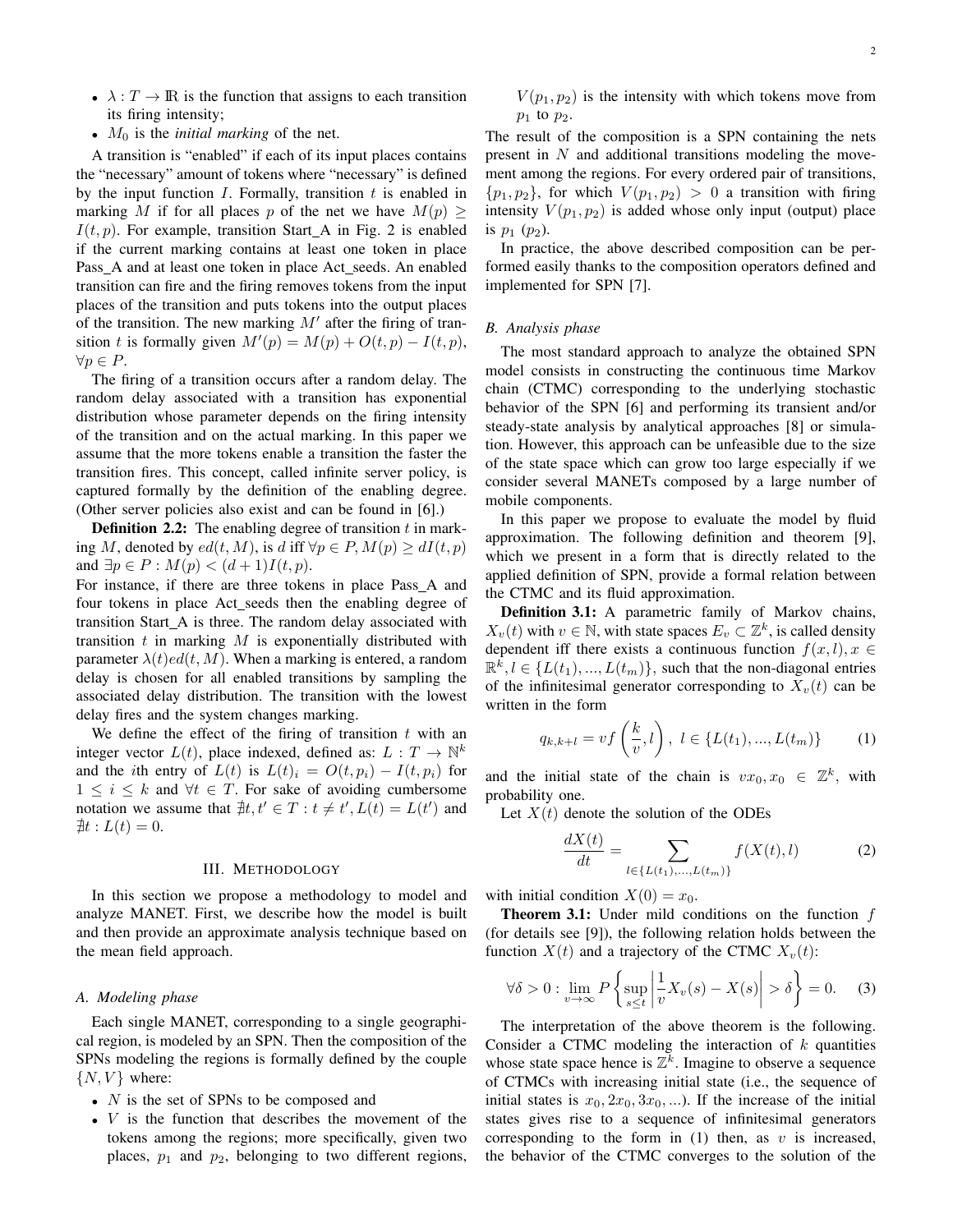ODEs given in (2). The convergence is in the sense that the probability of finding any small difference between a trajectory of the CTMC and the solution of the ODEs in a finite time horizon  $(0, t)$  is zero.

It has been shown in [10] that modeling interacting populations in process algebra gives rise to a family of density dependent CTMCs and, consequently, for large population sizes the corresponding ODEs provide a good approximation of the behavior of the system. With the same reasoning used in [10], it is straightforward to show that the CTMCs constructed from the Petri nets defined in Sec. IV as well are density dependent. It follows that the behavior of Petri nets with high number of tokens can be approximated by ODEs. Moreover, as we will illustrate it numerically in Sec. IV, even with a lower number of tokens the average behavior of the CTMC is approximated reasonably well by the ODEs.

In the rest of this section we describe the ODEs which provide the fluid approximation of a SPN= $\{P, T, I, O, \lambda, M_0\}$ . The state of the system is a vector of real numbers and transition  $t_i, 1 \leq i \leq m$ , is moving "fluid" tokens in state  $x, x \in \mathbb{R}^k$ , with speed

$$
s(t_i, x) = \lambda(t_i) \min_{j: I(t_i, p_j) \neq 0} \{x_j / I(t_i, p_j)\},\tag{4}
$$

i.e., the speed depends on the rate of the transition,  $\lambda(t_i)$ , and on the quantity of tokens present in its input places. Namely, as infinite server policy is applied, the minimum amount of fluid found in the input places (considering the multiplicity of the input place as well) limits the speed of the transition. The amount of tokens in the *i*th place is changing then according to the ODEs

$$
\frac{dx_i(t)}{dt} = \sum_{j=1}^m s(t_j, x)(O(t_j, p_i) - I(t_j, p_i)), 1 \le i \le k, \tag{5}
$$

i.e., if place  $p_i$  is an input (output) place of transition  $t_j$  then transition  $t_i$  is removing (adding) tokens from (to) place  $p_i$ according to the multiplicities given by the function *I* (*O*).

Given the initial state, the ODEs in (5) can be solved by numerical integration for which various reliable tools exist. There is one equation per place and for this reason the computational complexity grows linearly with the number of regions while in case of analyzing the underlying CTMC the growth would be exponential.

# IV. CASE STUDY

In this section we present a case study to illustrate our methodology. The case study models application spreading in a mobile environment. In the following, first, we describe the communication model over which application spreading takes place. Second, we provide the SPN we use to model application spreading in a single geographical region. Then, we build the complete model by replicating the SPN for every region and by defining the mobility among the regions. Finally, we investigate the transient behavior of the model and show that the approximate results obtained by the mean field approach are reliable estimates of the average behavior.

#### *A. Communication Model*

The communication model we apply is a simplified version of the one provided in [5]. In this model, since the users who are not interested in the application do not influence the spreading process, we consider only those users that are eventually ready to purchase or at least to use the application under study.

The users form ad hoc networks from time to time and communicate directly between each other. The application is a multi-user application and it has two versions, a trial and a full version. If there are users possessing the full version of the application (*seeds*<sup>1</sup> ) then the others can download the trial version of the application directly from the seeds. Later, they can also purchase the full version of the application.

Users possessing the trial version (leeches<sup>1</sup>) suffer restrictions in the usage of the application. These restrictions, which are motivating the users to purchase the application, are caused by the fact that only a limited number of leeches can connect to one seed simultaneously. This limit will be referred to as the *leech limit*. In this sense, seeds can be considered as servers which serve only a limited number of users (leeches).

Furthermore, we distinguish two types of users based on their behavior.  $Type_A$  users are interested in using the application and are willing to purchase it if they like it. *T ype<sup>B</sup>* users instead will never purchase the application but still they influence the spreading process because they decrease the probability that a  $Type_A$  user finds an available seed to connect to.

Fig 1 shows a possible scenario of the application usage. We assume that the leech limit is one and hence only one leech (the light laptop) can connect to the only available seed (the PDA) while the others (the dark laptops) have to wait. As soon as one of them purchases the full version of the application, they too can use it.



Fig. 1. Change of application usage when a user purchases the application

#### *B. The Single Region Model*

A stochastic Petri net is appropriate to model the stochastic process arising from the communication model described above. The SPN of a single region is shown in Fig. 2. A user is represented by a single token in a given place depending on the user's type  $(Type_A \text{ or } Type_B)$  and on the version of the application possessed by the user (seed or leech). Initially, each user is a leech and only *T ype<sup>A</sup>* users can change their state to seed by purchasing the application. Each user is either in active or in passive state, depending on whether he is currently using the application or not. The passive *T ype<sup>A</sup>* users are represented in place Pass A, while

<sup>&</sup>lt;sup>1</sup>After the terminology of Bit-Torrent.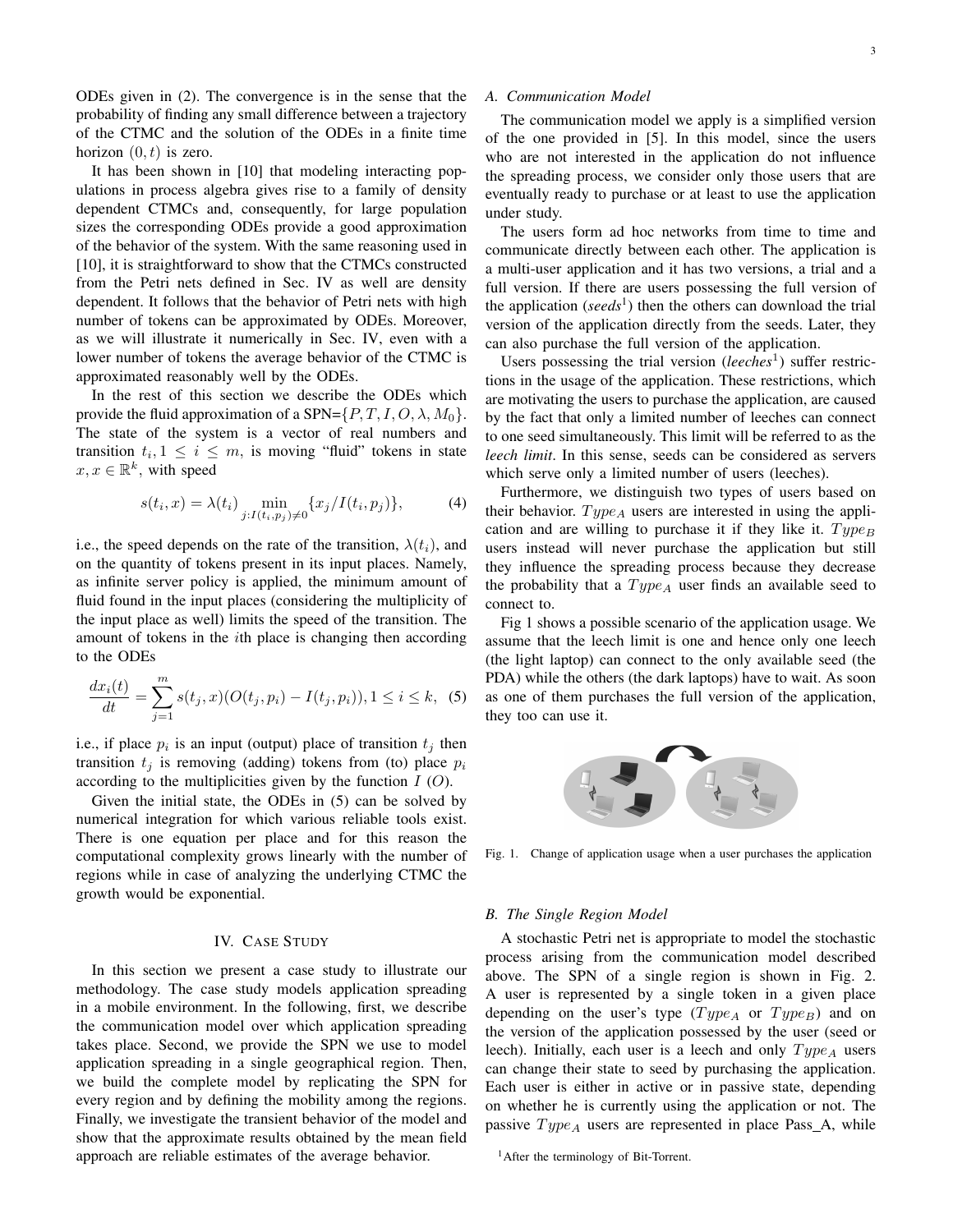the active  $Type_A$  users in place Act<sub>A</sub>. Similarly, the passive and active *Type<sub>B</sub>* users are represented in place Pass\_B and place Act<sub>R</sub>, respectively, while the passive and active seeds in place Pass\_seeds and place Act\_seeds, respectively. We count the number of purchases of the application in place Purchases.



Fig. 2. The Petri net model of a single region

Leeches can change their state to active only if at least one free seed is available (for simplicity, the leech limit is one in this case study), while each user can change his state to passive in the active states. If an active seed changes his state to passive when a leech is connected to him, the state of that leech changes to passive. A *T ype<sup>A</sup>* user can change his state to seed by purchasing the application. Since application purchase is not bounded to the ad hoc network, it can be done in passive state.

The users can loose their interest in using the application when they are in passive state. The uninterested users leave the system and will not be interested again. Therefore, there will eventually be a state when every user will have left the system and will there be not enabled transitions. If so, the life cycle of the given application has terminated. The transitions are listed and described in Table I.

## *C. The Composition of Single Regions*

To model four regions we use four copies of the SPN depicted in Fig. 2 and model mobility among them by additional transitions as described in Section III-A. Fig. 3 shows the topology built of the four regions.

*R*1, *R*2, *R*3 and *R*4 denote the single regions, while *mv* 12, *mv* 21, *mv* 13, *mv* 31, *mv* 24, *mv* 42, *mv* 34 and *mv* 43 are the intensities of the mobility among them. Every arrow in Fig. 3 corresponds to transitions with the same firing intensity moving tokens from one region to another. We assume that only passive nodes move and, consequently, only those token can leave a region that are in places Pass\_A, Pass\_B or Pass\_seeds. The state of the moving node in the destination region is the same as it was in the region where it comes from. Accordingly, there is, for example, a transition moving

| <b>Transitions</b>        | Description                                   |
|---------------------------|-----------------------------------------------|
| start A / start B         | A $Type_A$ / $Type_B$ user starts to run the  |
|                           | application. It can fire only if at least one |
|                           | seed is available in the network.             |
| start_seeding             | A seed starts to run the application.         |
| stop_A / $stop_B$         | A $Type_A$ / $Type_B$ user stops running the  |
|                           | application. The seed to which he was         |
|                           | connected will be available for other         |
|                           | leeches to connect to.                        |
| seed_disc_A /             | A seed stops running the application when     |
| seed_disc B               | one $Type_A$ / $Type_B$ user was connected    |
|                           | to him. This user changes his state to        |
|                           | passive, as well.                             |
| stop seeding              | A seed stops running the application when     |
|                           | no leech was connected to him.                |
| $loselnt_A / loselnt_B /$ | A $Type_A$ user / $Type_B$ user / seed loses  |
| loseInt seed              | the interest in using the application.        |
| purchase                  | A $Type_A$ user purchases the application.    |
|                           | He becomes an active seed.                    |



Fig. 3. The model of the mobility among the regions

tokens from place Pass B of *R*2 to place Pass B of *R*4 whose intensity is  $mv_2$ -24.

## *D. Transient analysis of the model*

In this section we illustrate the kind of results that one can obtain by applying the mean field approach to the complete model. In particular, we show that even with a low number of tokens the results obtained from the ODEs are good approximations of the average behavior of the model. As the number of tokens is increased the variability of the behavior of the model is decreasing and hence the ODEs capture well not only the average but the overall behavior of the system.

The number of states of the model is huge even with a low number of tokens. For this reason we used simulation to analyze the model and compared the results obtained from the ODEs against the results obtained from simulation. The simulation runs were generated using GreatSPN [11] and we used 20000 runs to compute the mean. The firing intensities of the transitions are collected in Table II.

We evaluated three scenarios that differ only in the initial marking. In scenario one, the initial marking is 1 token in place Pass A and 1 token in place Pass B in every region (i.e., there are eight users in the system, initially two in each region). We put 10 tokens in the same places in scenario 2 and 50 in scenario 3. We depicted the average number of purchases in Fig. 4 and, in order to illustrate the mobility